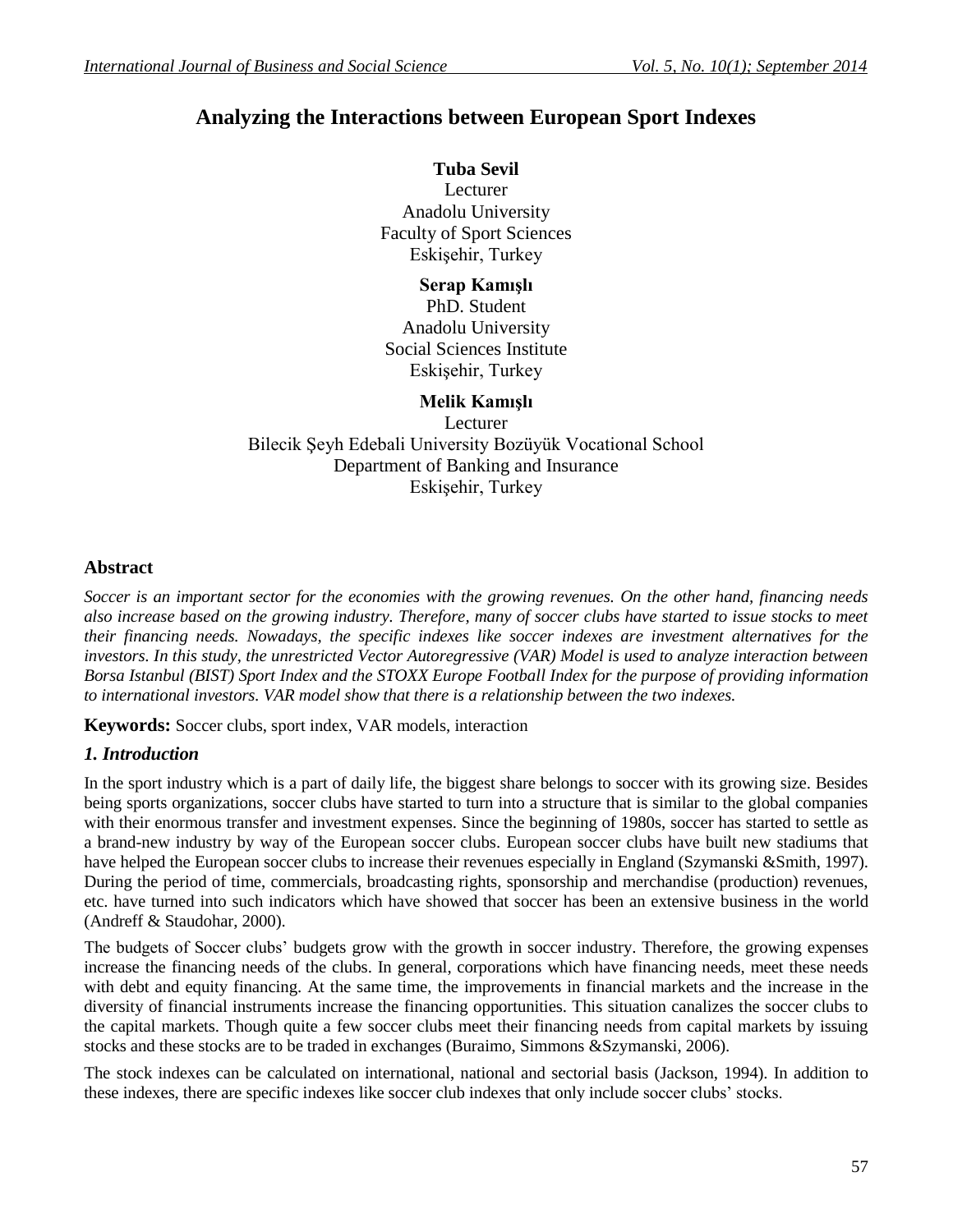Specific indexes, like sport indexes give investors the opportunity of investing in different areas in direction of their risk and return expectations. In this context, the issues of soccer clubs give alternative investment opportunities to investors alongside of satisfying soccer clubs' financing needs.

On the other hand, the increase in liberalization between the financial markets and the rapid evolution in technology and communication channels have brought out the truth that financial markets are affected by each other. For this reason, in evaluating the soccer clubs' stock indexes, it will be more realistic to take into account the developments in the other stock indexes along with the index's internal dynamics.

#### *2. Literature Review*

In the literature, studies about the financial dimension of the soccer clubs generally focus on the performance of stocks, sponsorship and the effects of scores on the stock prices and indexes.

Berument and Ceylan (2012) investigated the effects of domestic soccer clubs' performances against foreign clubs on stock market returns and return-volatility relationship. In their study, they focused on analyzing Chile, Spain, Turkey and the United Kingdom's soccer clubs and markets through using EGARCH model. According to the research results, it was concluded that international match scores effect stock market returns and return-volatility relationship.

Hanke and Kirchler (2013) examined the effect of jersey sponsorship on sponsor firm's stock with panel regression model. Important soccer tournaments between January 1996-December 2006 were included in the study. Also DAX30, S&P 500 and CDAX daily index data were used as representatives of Adidas, Nike and Puma respectively. They found that match scores affected sponsor firm's stock value.

Benkraiem, Louhichi and Marques (2009) analyzed the effects of European listed soccer clubs' match results on the stock markets. 745 data were used and empirical results showed that the results affected both the abnormal returns and the trading volume around and the direction of the movement changed based on the nature of result.

Berument, Ceylan and Eker (2012) investigated the effects of soccer clubs' wins against foreign rivals on Borsa Istanbul (BIST100) index returns. The major soccer clubs' wins and the index's daily data between 1987-2006 were analyzed with transfer function analysis and regression analysis. The findings showed that there was a relationship between wins and high returns.

Edmans, Garcia and Norli (2007) analyzed the relationship between stock markets returns and investor mood. As the representative of investor mood they used soccer out comes because there is a psychological evidence of a strong link between soccer outcomes and investors mood. The data of 41 countries' daily national index returns were used to analyze the stock market reactions to international soccer matches. According to the regression analysis and GARCH models results, it was concluded that there was a relationship between losses and negative returns. The results also showed that the loss effect was stronger for the small stocks and for the more important games.

Klein, Zwergel and Heiden (2009) studied the relationship between the results of soccer matches and the specific national stock index returns. In their study, soccer results between 1990-2006 and daily national index returns were analyzed with the constant mean model and a two-state Markov-switching market model. In contrast to many studies in the literature, it was concluded that there was no relationship between losses and negative returns.

When considered from the point of intercountry relationships between stock markets and indexes, it has been seen that there are too many other studies focusing on this subject with different variables and with different econometric models.

King, Sentana, and Wadhwani (1994) assessed the time-varying co-movements of 16 countries' stock markets. In their, study a multivariate factor model was estimated and it was concluded that co-movements of the markets increased over time.

Berben and Jansen (2005) examined the co-movements of Germany, Japan, the UK and the US stock markets at the market level as well as the industry level. Weekly market index returns and ten industries' stock index returns were used and bivariate STC-GARCH model was applied to determine whether there was a structural change in comovements or not. Their empirical findings indicated that the correlation between Germany, the UK and the US increased more than two times, while the correlation between Japan and the other countries did not change.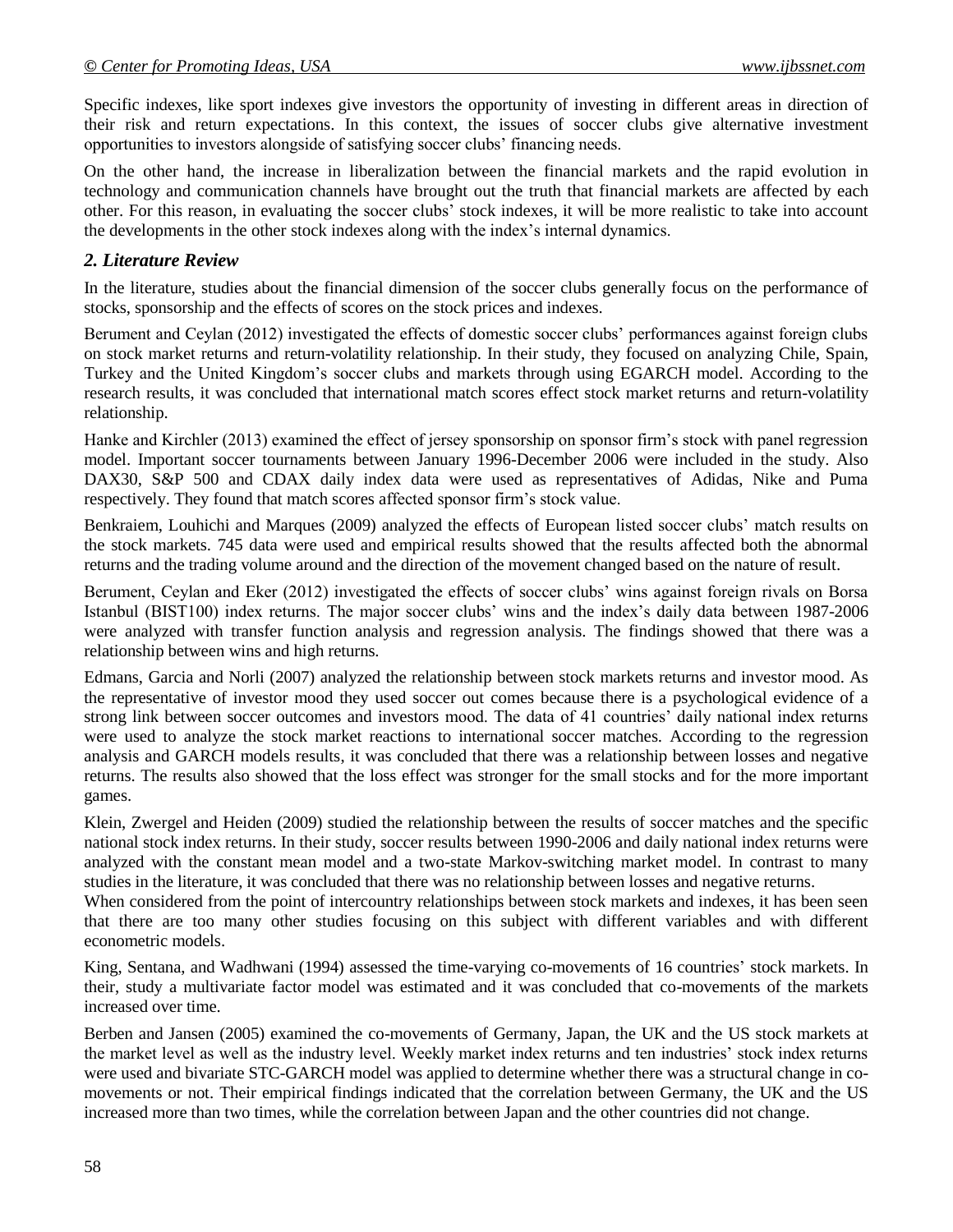Hatemi-J (2012) tested the integration between the United Arab Emirates and the US stock markets with the asymmetric causality test. In the study weekly stock price index data between 2005-2011 were used and in contrast to the symmetric causality tests, it was concluded that the United Arab Emirates stock market was integrated with the US stock market and the integration was stronger when the markets were falling.

Köseoğlu and Çevik (2013) assessed the casual relationships between stock market and the foreign exchange market for Czech Republic, Hungary, Poland and Turkey. The causality-in-mean and the causality-in-variance test were applied to daily data between 2002-2011. Their empirical results showed that the stock market was Granger cause due to the foreign exchange market in all the countries.

When the studies in the literature are considered all together, it is seen that there are very few studies about the specific sport indexes of soccer and the relationships between these indexes. In this context, it will be useful to present information about these indexes to the investors, especially who are willing to invest in these stocks and indexes.

### *3. Data and Methodology*

In the study, which aims to provide information to international investors who are willing to invest in sport indexes, weekly return series of STOXX Europe Football Index (RSTOXX) and BIST Sport Index (RXSPOR) are used. Due to 2008 Global Crisis destructive effects, the analyzing period is limited to the dates 9/18/2008 and 2/14/2013 and which make up 231 data, are used.

STOXX Europe Football Index which is one of the indexes to be analyzed in this study presents the European soccer clubs and the other index which is, BIST Sport Index consists of the Turkish soccer clubs whose stock are traded in Borsa Istanbul. Data are obtained from the following two websites, www.stoxx.com and [www.borsaistanbul.com](http://www.borsaistanbul.com/) and Eviews 7.1 is used for the data analyses.

Unrestricted VAR model is used to examine the relationships between the stated indexes. Vector auto regression (VAR) is an econometric model that is used to analyze the interactions and interdependencies in multiple time series. VAR model eliminates the problem of endogenous variable-exogenous variable segregation by treating all the variables as potentially endogenous. In addition to this, using lagged values of dependent variable enables to forecast future values robustly (Kumar, Leona & Gasking, 1995).

VAR models are used to analyze the transmission of shocks across countries, sectors, or industries. Models can also be used to examine the contagion of financial crises and globalization. Because of matching up with the purpose, VAR model is used in the study.

Bivariate VAR model can be written as follows:

$$
y_{t} = a_{1} + \sum_{i=1}^{p} b_{1i} y_{t-i} + \sum_{i=1}^{p} b_{2i} X_{t-i} + v_{1t} x_{t} = c_{1} + \sum_{i=1}^{p} d_{1i} y_{t-i} + \sum_{i=1}^{p} d X_{t-i} + v_{1t}(1)
$$

Where, p is the lag length, y is the error term that has zero-mean, constant variance, normal distribution and zerocovariance with its lagged values (Gujarati & Porter, 2009).

In VAR methodology, firstly the stationary of the series must be investigated in order to determine the proper VAR model. After the stationary tests are performed, information criterias are used to select the proper lag length. The information criterias which can be used in selecting the lag length are sequential modified LR (Likelihood Ratio) test statistic, final prediction error (FPE), Akaike Information criterion (AIC), Hannan and Quinn criterion (HQC) and Schwarz criterion (SWC). But after deciding the proper model with the information criterias it must be checked that whether the model satisfy the stability condition and there is an autocorrelation problem.

VAR methodology gives three outcomes; Granger causality test, impulse-response functions and variance decomposition.

#### **Granger Causality Test**

Granger causality test is a statistical test to be used to determine whether one time serie is useful in forecasting another. According to Granger causality test, if the variable  $X_1$  "Granger causes" of variable  $X_2$ , then past values of  $X_1$  should contain more information than past values of  $X_2$  to predict the future values of  $X_2$  (Granger, 1969).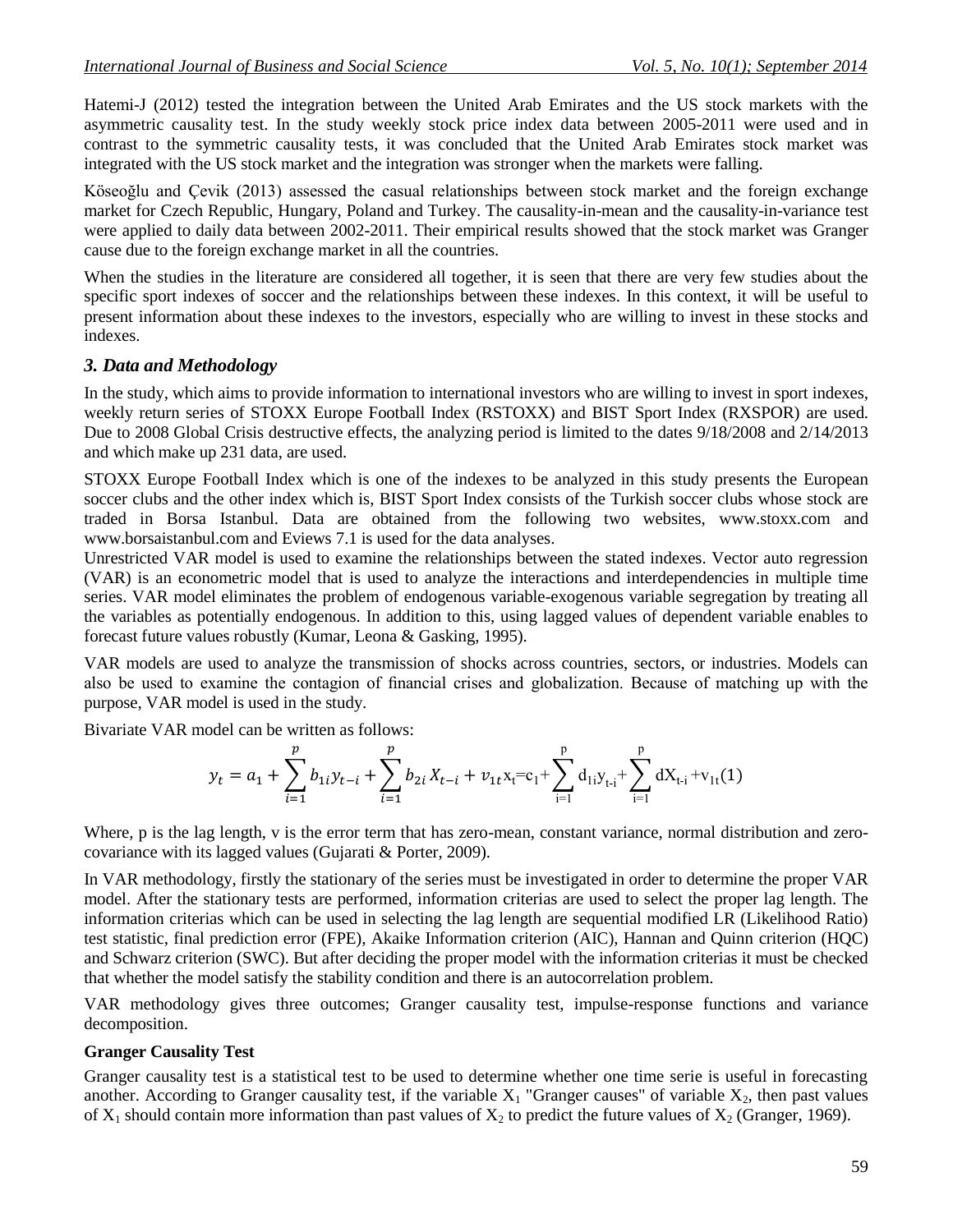#### **Impulse-Response Function**

Impulse-response function measure the effect of a one-standard-deviation shock that occurs in one of the error terms on endogenous variable's present and future values (Kirchgässner & Wolters, 2007). In this context, impulse-response function has crucial importance in determining the dynamic relations between the variables.

#### **Variance Decomposition**

Variance decomposion separates the changes in one of the endogenous variable as individual shocks that effect all of the endogenous variables (Hamilton, 1994).Also, variance decomposion shows that how much of the changes in dependent variable's variance resulted from the independent variable's variance.

### *4. Empirical Analysis and Findings*

In this study, first of all, the stationary of time series are tested with Augmented Dickey-Fuller and Philips-Perron unit root tests and the results are shown in Table 1.

|               | <b>Augmented Dickey- Fuller Test</b> |        |               | <b>Philips-Perron Test</b> |        |               |
|---------------|--------------------------------------|--------|---------------|----------------------------|--------|---------------|
| Variables     | <b>Test Statistic</b>                | Prob.  | <b>Result</b> | <b>Test Statistic</b>      | Prob.  | <b>Result</b> |
| <b>RXSPOR</b> | -14.04967                            | 0.0000 | I(O)          | $-14.04867$                | 0.0000 | I(0)          |
| <b>RSTOXX</b> | -12.89325                            | 0.0000 | I(0)          | $-12.87451$                | 0.0000 | I(0)          |

**Table 1: Unit Root Tests Results**

Information criterias are used to select the proper VAR model after the stationary tests, except Schwarz information criteria, all the other criterias indicated VAR(2) model. VAR(2) model satisfied the stability condition and model had no autocorrelation problem. Therefore, VAR(2) model is selected to analyze the relationships between STOXX Europe Football Index and BIST Sport Index. Stability conditions of VAR(2) model are shown in Table 2.

| <b>Modulus</b> |     | <b>Autocorrelation LM test</b> |                | <b>VAR Residual Heteroscedasticity Test</b> |                 |  |
|----------------|-----|--------------------------------|----------------|---------------------------------------------|-----------------|--|
|                | Lag | Lm-stat                        | <b>p-value</b> | Chi-sq                                      | <b>p</b> -value |  |
| 0.464802       |     | 5.356340                       | 0.2526         | 10.77604                                    | 0.9905          |  |
| 0.367750       |     | 2.501802                       | 0.6443         |                                             |                 |  |
| 0.311681       |     | 5.527953                       | 0.2373         |                                             |                 |  |
| 0.311681       |     | 3.058805                       | 0.5480         |                                             |                 |  |
|                |     | 2.398961                       | 0.6628         |                                             |                 |  |

**Table 1: VAR (2) Model - Stability Conditions**

No root lies outside the unit circle (Modulus <1)

No serial correlation

VAR(2) Satisfies the stability condition.

Secondly, after selecting the proper lag length of VAR model as (2), granger causality test, impulse-response function and variance decomposition steps are applied in the study.

#### **Table 3: Granger Causality Test Results**

| $\sim$<br><b>Causality</b><br>Granger |                          |                                        | Prob.  |
|---------------------------------------|--------------------------|----------------------------------------|--------|
| <b>RSTOXX</b>                         | $\rightarrow$            | <b>RXSPOR</b><br>AA S                  | 0.0117 |
| <b>RXSPOR</b>                         | $\overline{\phantom{0}}$ | <b>RSTOVY</b><br>$\Lambda\Lambda$<br>w | 0.3644 |

Granger causality test result indicates that STOXX Europe Football Index is Granger cause of BIST Sport Index. But there is no causality from BIST Sport Index to STOXX Europe Football Index. In other words changes occurring in the STOXX Europe Football Index returns affect BIST Sport Index returns. In the view of the soccer club numbers and the sizes of the indexes, it is an expected result that changes in STOXX Europe Football Index is the reason of changes in BIST Sport Index.

For the purpose of supporting the results of Granger causality test, the impulse-response function analysis issued and the results are shown in Figure 1.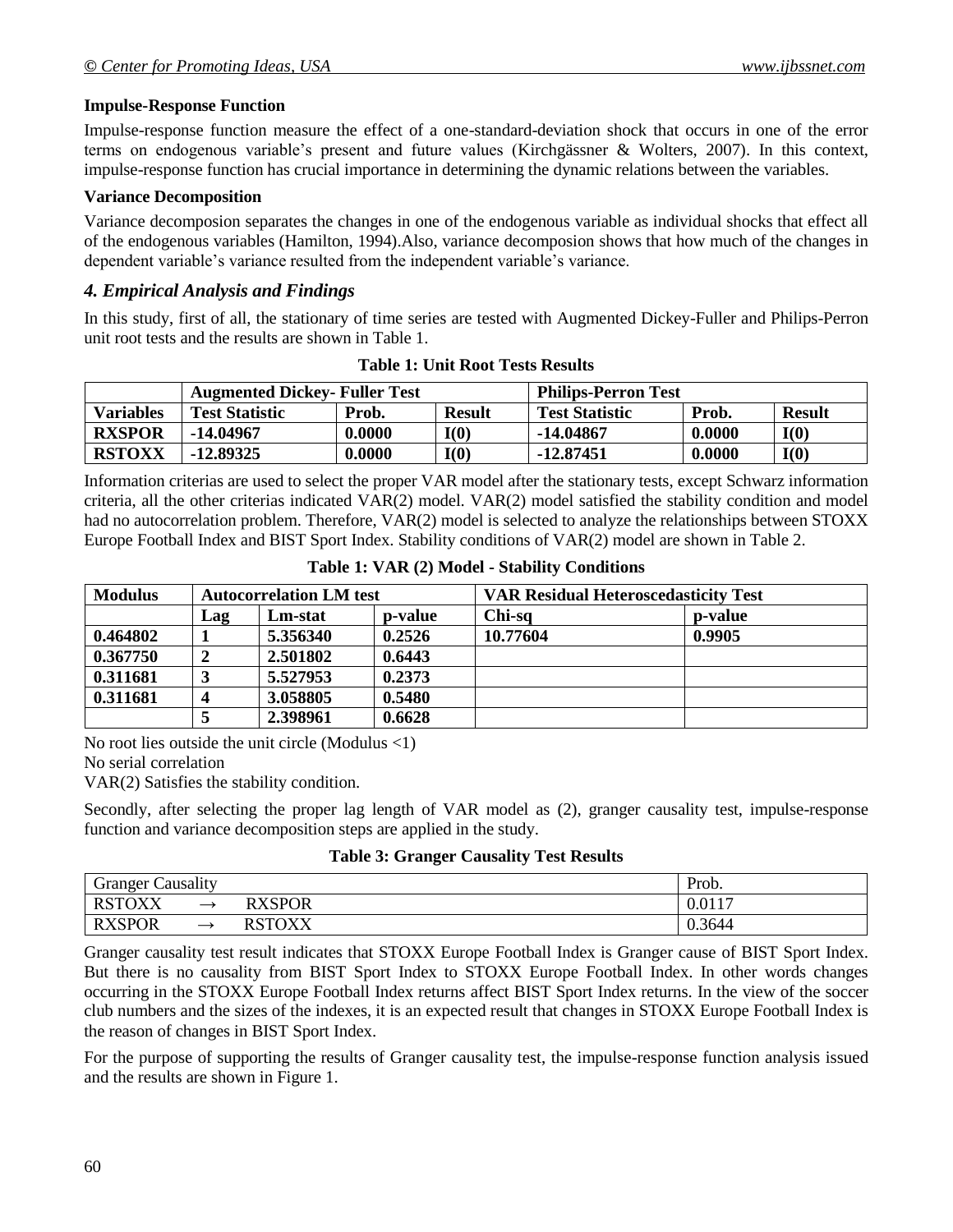

**Figure 1: Impulse-Response Function Results**

Figure 1 shows the impulse-response functions of the model. According to impulse-response function results when a standard error shock occurs in the STOXX Europe Football Index, BIST Sport Index reacts positively to that shock in the same week. On the other hand, both of the indexes react positively to the shocks which occurs in indexes themselves.

Thirdly; for the purpose of measuring the degree of the indexes' effects on each other, variance decomposition is used and the results are shown in Table 4.

|        | Variance Decomposition of |               |               | Variance Decomposition of |               |               |
|--------|---------------------------|---------------|---------------|---------------------------|---------------|---------------|
|        | <b>RXSPOR</b>             |               |               | <b>RXSTOXX</b>            |               |               |
| Period | S.E.                      | <b>RSTOXX</b> | <b>RXSPOR</b> | S.E.                      | <b>RSTOXX</b> | <b>RXSPOR</b> |
|        | 0.019830                  | 15.28789      | 84.71211      | 0.006968                  | 100.0000      | 0.000000      |
| 2      | 0.019906                  | 15.88536      | 84.11464      | 0.007046                  | 99.82147      | 0.178529      |
| 3      | 0.020338                  | 19.40428      | 80.59572      | 0.007109                  | 99.25904      | 0.740957      |
| 4      | 0.020355                  | 19.54226      | 80.45774      | 0.007111                  | 99.24665      | 0.753348      |
|        | 0.020365                  | 19.59577      | 80.40423      | 0.007114                  | 99.24196      | 0.758038      |
| 6      | 0.020366                  | 19.60057      | 80.39943      | 0.007114                  | 99.24192      | 0.758076      |
|        | 0.020366                  | 19.60376      | 80.39624      | 0.007114                  | 99.24161      | 0.758390      |
| 8      | 0.020366                  | 19.60416      | 80.39584      | 0.007114                  | 99.24158      | 0.758418      |
| 9      | 0.020366                  | 19.60427      | 80.39573      | 0.007114                  | 99.24157      | 0.758428      |
| 10     | 0.020366                  | 19.60429      | 80.39571      | 0.007114                  | 99.24157      | 0.758429      |

**Table 4: Variance Decomposition Results**

According to variance decomposion results which is shown in Table 3, for a weekly period, on the average, 18.78 percent of the changes in the BIST Sport Index are explained by the STOXX Europe Football Index and 81.22 percent of the changes are explained by the index itself. Changes in STOXX Europe Football Index are almost completely explained by itself. These results tally with the results from other tests performed. In this context, it can be seen that BIST Sport Index is affected from STOXX Europe Football Index.

# *5. Conclusion*

In this study, which aims to investigate the relationship between BIST Sport Index and STOXX Europe Football Index, unrestricted VAR model is applied. According to the model's outcome, there is a significant relationship between BIST Sport Index and STOXX Europe Football Index.